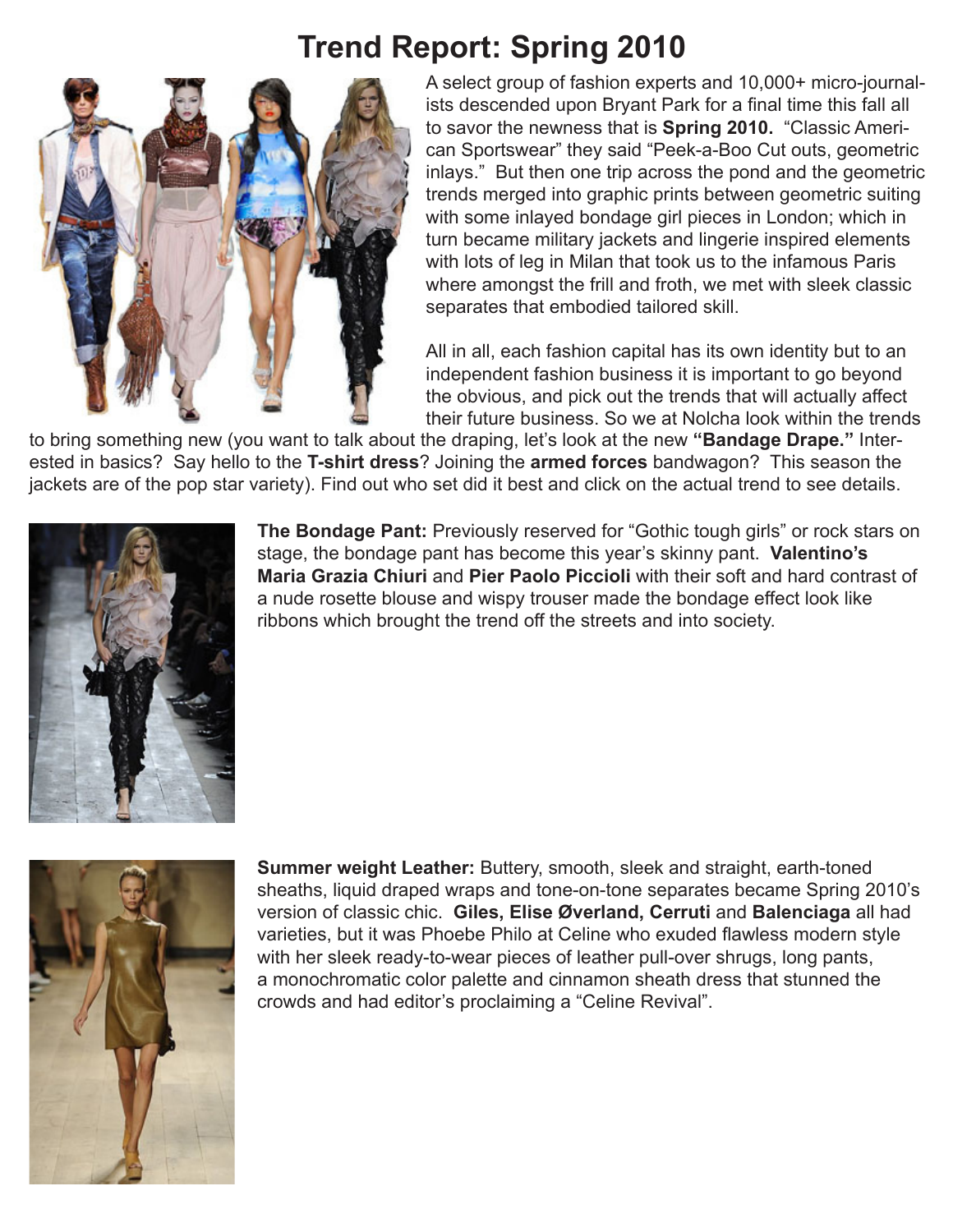

**The Gender Bender:** Girls dressed as boys came in multiple forms down the runway. From Victor/Victoria suits to athletic hoodies the menswear trend ran rampant. **Ralph Lauren's** Steinbeck references and beautifully tailored suits made us want to crop our hair and loose the lip gloss.



**Liquid Lightening:** Lamé, Lurex and undoubtedly lavish, which ever way you cut it the metallics were molten this spring. Placed intricately into bodices, dripping off of shoulders and poured onto bodies like trophies, tones of gold, silver, copper and bronze all had a presence. This was not a nod to Disco and it certainly wasn't a regal affair. If a designer chose to use a full metallic it was monochromatic and fabric based, instead of coming in the form of sequins, beading or bangles. When it comes to metallic one thinks glamour and **Versace,** the Queen of Glam produced some red-carpet worthy gowns that had metallic pieced bodices which were sculptural, pretty, fresh, young and right on target for what women want for evening.



**The Naked Palette:** From dresses to shorts, filmy chiffon to full out plumes colors like mannequin cream, soft beige, peach nectar or rose petal, made the go to palette naked this season. **Gianfranco Ferré's Tommaso Aquilano** and **Roberto Rimondi's** collection of weightless modern soft bubble skirts and poufy draped waists (a huge trend found throughout spring) walking next to lamé and lurex made it to the top of our list..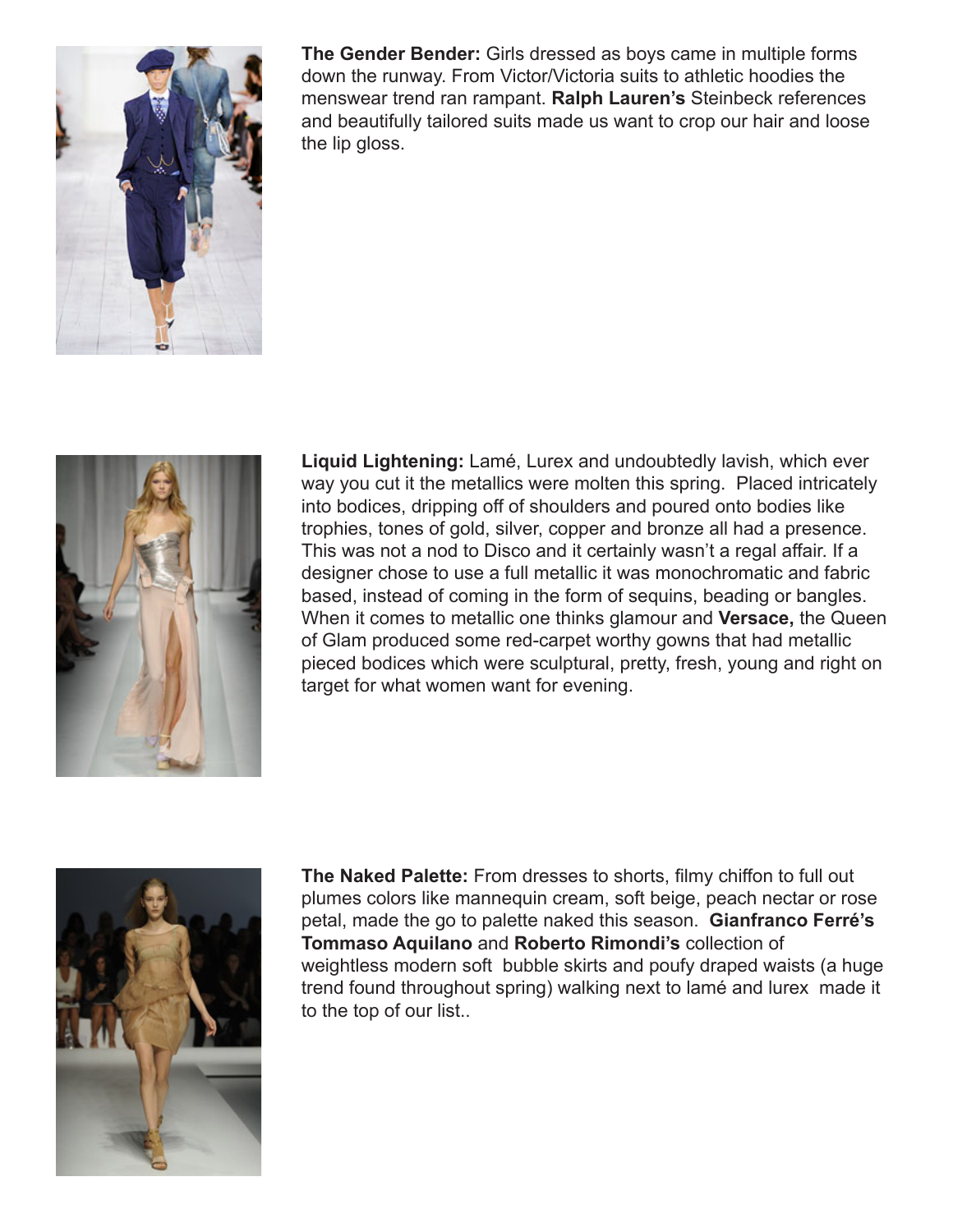

**The Globetrotter:** Spring and summer breeds the element of travel and although the usual suspects produced their mix and match exotic textiles, newcomers to the trend came out to represent. Mixing traditional ikat prints done on simple polo-collared shirt dresses with the actual fringy-tasseled collage of bags, **Marc Jacobs** for **Louis Vuitton** exemplified the traveler in a new young flirty way.



**Sunwashed Separates:** Bright but bleached, complimentary colors and slouchy shapes in a desaturated palette. For those that chose to use color this season, much of it was mixed and matched into sunwashed separates. **Peter Pilotto**, London's wünderkind still produced his trademark printed, draped mini-dresses, but by lightening up on the fabrics and giving each piece a pearlized effect, the desaturated hues were this season's most original interpretation of the trend.



**The New Ruffles:** Lettuce ruffles, sculpted around the bodice, defining shoulders and wrapping around necks. The new ruffle serves more in a silhouette making form rather than a nod to bohemia. By taking out the flounce the trend took an architectural stance on construction. **Marc Jacobs** with his plethora of curlicue ruffles taking over entire outfits that had the leafy trend conquered.